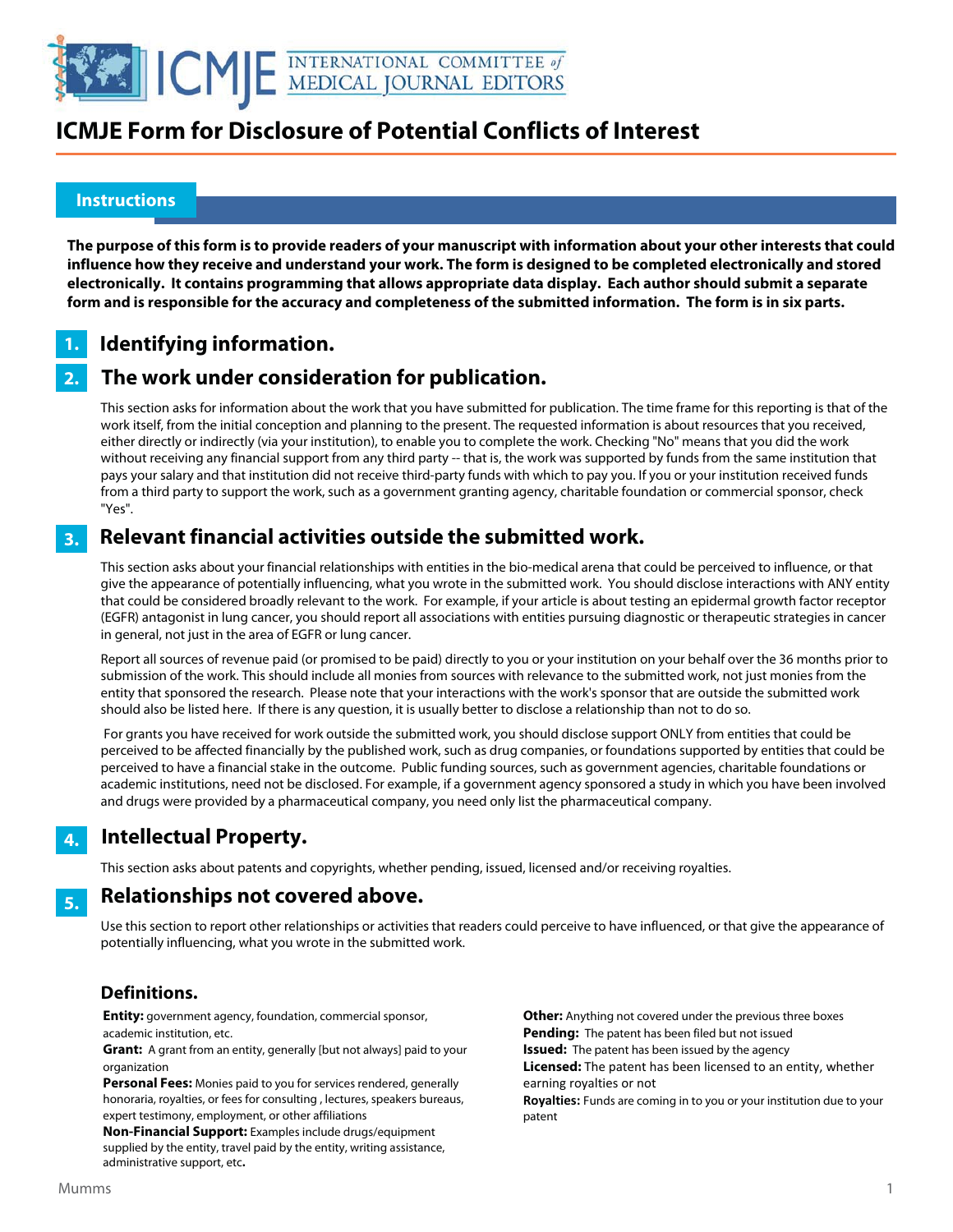

| <b>Section 1.</b>                   | <b>Identifying Information</b>                    |                                                                      |                                      |
|-------------------------------------|---------------------------------------------------|----------------------------------------------------------------------|--------------------------------------|
| 1. Given Name (First Name)<br>Steve |                                                   | 2. Surname (Last Name)<br>Mumm                                       | 3. Date<br>26-July-2019              |
|                                     | 4. Are you the corresponding author?              | $\sqrt{ N_{0}}$<br>Yes                                               | Corresponding Author's Name<br>Wells |
| 5. Manuscript Title                 |                                                   | A 44-year-old Woman with Painful Lower Extremity Polyostotic Disease |                                      |
|                                     | 6. Manuscript Identifying Number (if you know it) |                                                                      |                                      |

### **The Work Under Consideration for Publication**

Did you or your institution **at any time** receive payment or services from a third party (government, commercial, private foundation, etc.) for any aspect of the submitted work (including but not limited to grants, data monitoring board, study design, manuscript preparation, statistical analysis, etc.)?

| Are there any relevant conflicts of interest? |  | l Yes |  | $\vert\sqrt{\vert}$ No |
|-----------------------------------------------|--|-------|--|------------------------|
|-----------------------------------------------|--|-------|--|------------------------|

## **Relevant financial activities outside the submitted work. Section 3. Relevant financial activities outset**

Place a check in the appropriate boxes in the table to indicate whether you have financial relationships (regardless of amount of compensation) with entities as described in the instructions. Use one line for each entity; add as many lines as you need by clicking the "Add +" box. You should report relationships that were **present during the 36 months prior to publication**.

| Are there any relevant conflicts of interest? | <b>Yes</b> | $\sqrt{}$ No |
|-----------------------------------------------|------------|--------------|
|                                               |            |              |

## **Intellectual Property -- Patents & Copyrights**

|  |  | Do you have any patents, whether planned, pending or issued, broadly relevant to the work? $\Box$ Yes $\Box$ No |  |  |
|--|--|-----------------------------------------------------------------------------------------------------------------|--|--|
|--|--|-----------------------------------------------------------------------------------------------------------------|--|--|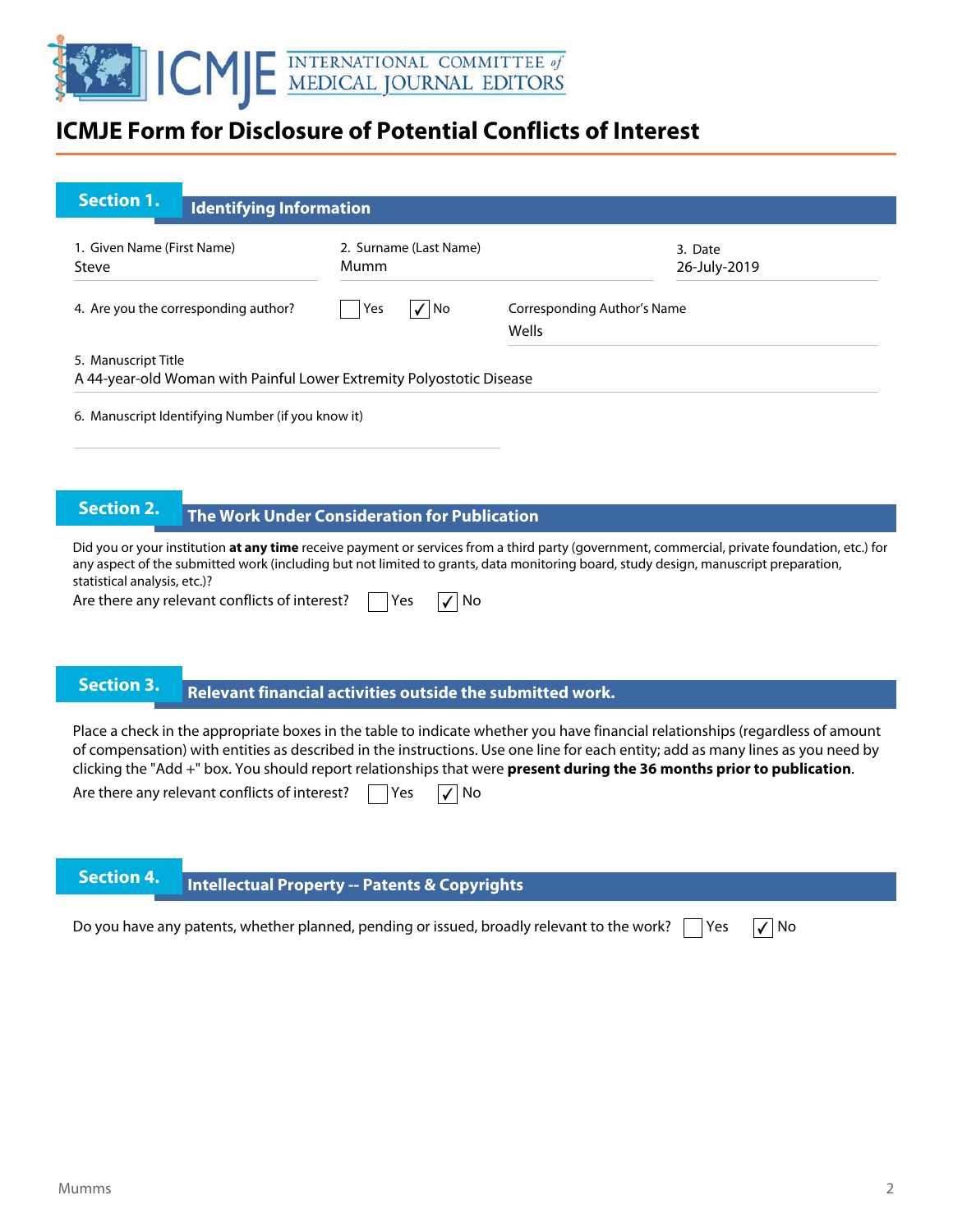

### **Section 5.** Relationships not covered above

Are there other relationships or activities that readers could perceive to have influenced, or that give the appearance of potentially influencing, what you wrote in the submitted work?

Yes, the following relationships/conditions/circumstances are present (explain below):

 $\sqrt{\ }$  No other relationships/conditions/circumstances that present a potential conflict of interest

At the time of manuscript acceptance, journals will ask authors to confirm and, if necessary, update their disclosure statements. On occasion, journals may ask authors to disclose further information about reported relationships.

### **Section 6. Disclosure Statement**

Based on the above disclosures, this form will automatically generate a disclosure statement, which will appear in the box below.

Dr. Mumm has nothing to disclose.

### **Evaluation and Feedback**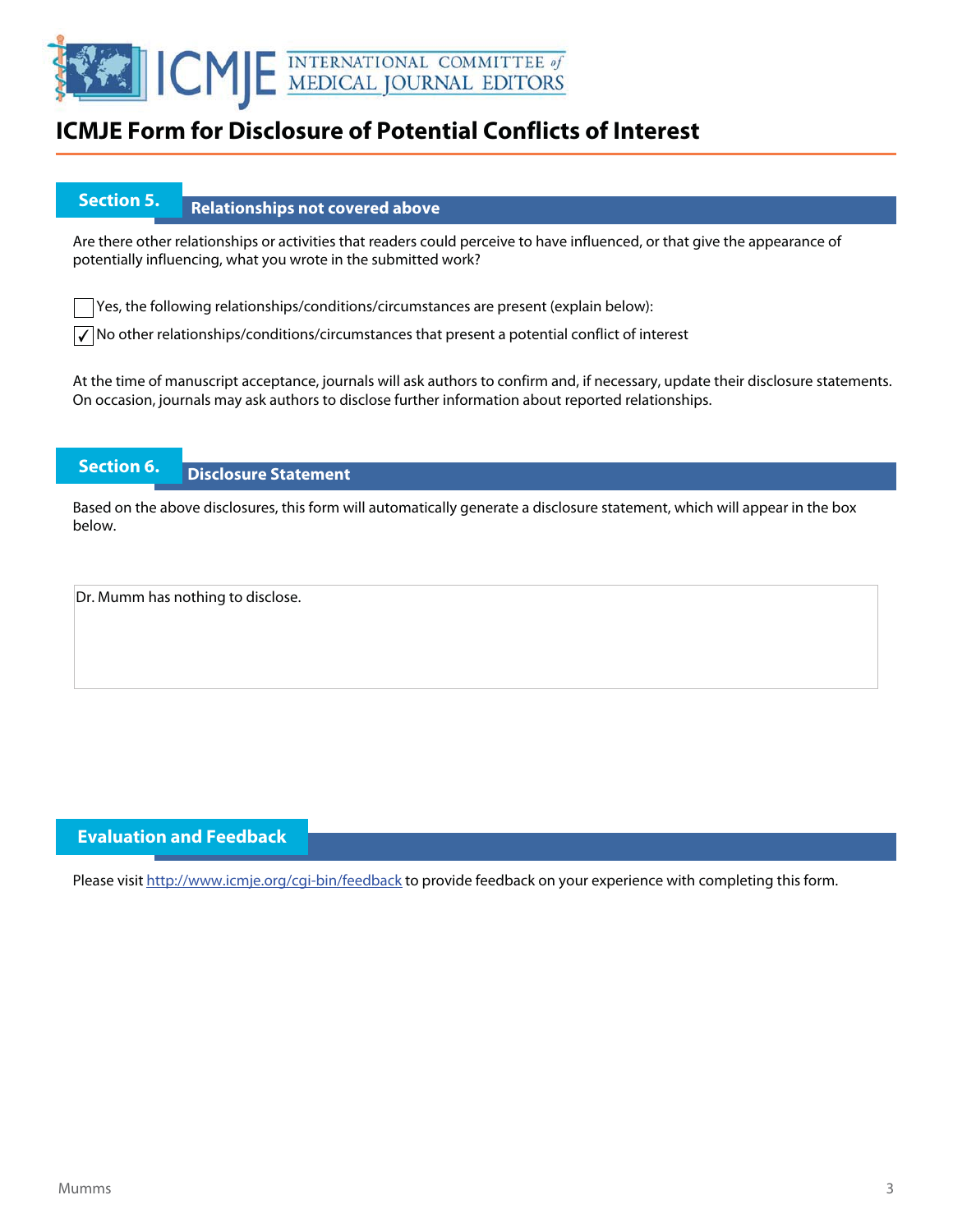

#### **Instructions**

 

> **The purpose of this form is to provide readers of your manuscript with information about your other interests that could influence how they receive and understand your work. The form is designed to be completed electronically and stored electronically. It contains programming that allows appropriate data display. Each author should submit a separate form and is responsible for the accuracy and completeness of the submitted information. The form is in six parts.**

#### **Identifying information. 1.**

#### **The work under consideration for publication. 2.**

This section asks for information about the work that you have submitted for publication. The time frame for this reporting is that of the work itself, from the initial conception and planning to the present. The requested information is about resources that you received, either directly or indirectly (via your institution), to enable you to complete the work. Checking "No" means that you did the work without receiving any financial support from any third party -- that is, the work was supported by funds from the same institution that pays your salary and that institution did not receive third-party funds with which to pay you. If you or your institution received funds from a third party to support the work, such as a government granting agency, charitable foundation or commercial sponsor, check "Yes".

#### **Relevant financial activities outside the submitted work. 3.**

This section asks about your financial relationships with entities in the bio-medical arena that could be perceived to influence, or that give the appearance of potentially influencing, what you wrote in the submitted work. You should disclose interactions with ANY entity that could be considered broadly relevant to the work. For example, if your article is about testing an epidermal growth factor receptor (EGFR) antagonist in lung cancer, you should report all associations with entities pursuing diagnostic or therapeutic strategies in cancer in general, not just in the area of EGFR or lung cancer.

Report all sources of revenue paid (or promised to be paid) directly to you or your institution on your behalf over the 36 months prior to submission of the work. This should include all monies from sources with relevance to the submitted work, not just monies from the entity that sponsored the research. Please note that your interactions with the work's sponsor that are outside the submitted work should also be listed here. If there is any question, it is usually better to disclose a relationship than not to do so.

 For grants you have received for work outside the submitted work, you should disclose support ONLY from entities that could be perceived to be affected financially by the published work, such as drug companies, or foundations supported by entities that could be perceived to have a financial stake in the outcome. Public funding sources, such as government agencies, charitable foundations or academic institutions, need not be disclosed. For example, if a government agency sponsored a study in which you have been involved and drugs were provided by a pharmaceutical company, you need only list the pharmaceutical company.

#### **Intellectual Property. 4.**

This section asks about patents and copyrights, whether pending, issued, licensed and/or receiving royalties.

#### **Relationships not covered above. 5.**

Use this section to report other relationships or activities that readers could perceive to have influenced, or that give the appearance of potentially influencing, what you wrote in the submitted work.

### **Definitions.**

**Entity:** government agency, foundation, commercial sponsor, academic institution, etc.

**Grant:** A grant from an entity, generally [but not always] paid to your organization

**Personal Fees:** Monies paid to you for services rendered, generally honoraria, royalties, or fees for consulting , lectures, speakers bureaus, expert testimony, employment, or other affiliations

**Non-Financial Support:** Examples include drugs/equipment supplied by the entity, travel paid by the entity, writing assistance, administrative support, etc**.**

**Other:** Anything not covered under the previous three boxes **Pending:** The patent has been filed but not issued **Issued:** The patent has been issued by the agency **Licensed:** The patent has been licensed to an entity, whether earning royalties or not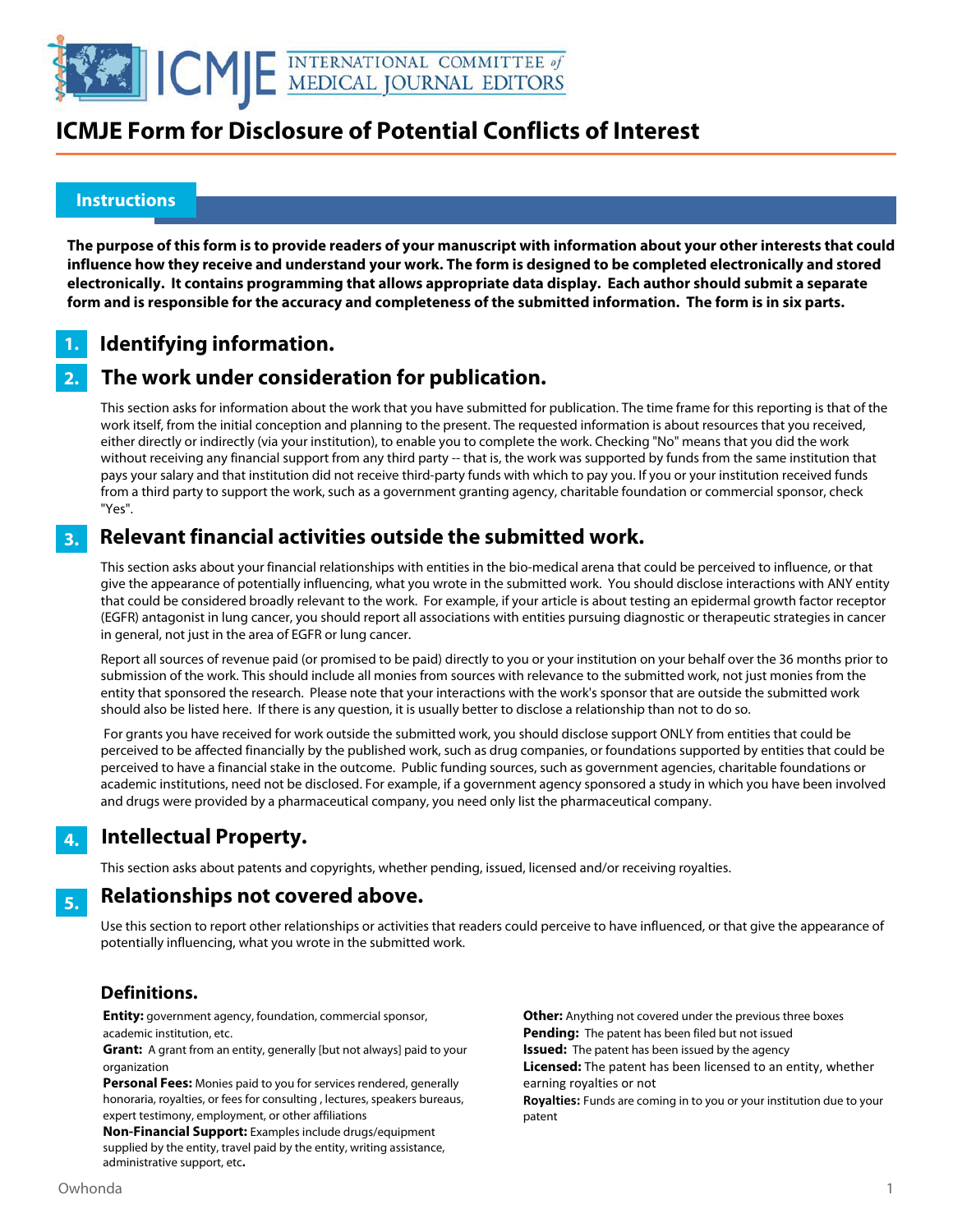

| <b>Section 1.</b>                    | <b>Identifying Information</b>                    |                                                                     |                                      |
|--------------------------------------|---------------------------------------------------|---------------------------------------------------------------------|--------------------------------------|
| 1. Given Name (First Name)<br>Rebisi |                                                   | 2. Surname (Last Name)<br>Owhonda                                   | 3. Date<br>26-July-2019              |
|                                      | 4. Are you the corresponding author?              | No<br>Yes<br>$\checkmark$                                           | Corresponding Author's Name<br>Wells |
| 5. Manuscript Title                  |                                                   | A 44-year old Woman with Painful Lower Extremity Polyostoic Disease |                                      |
|                                      | 6. Manuscript Identifying Number (if you know it) |                                                                     |                                      |
|                                      |                                                   |                                                                     |                                      |

### **The Work Under Consideration for Publication**

Did you or your institution **at any time** receive payment or services from a third party (government, commercial, private foundation, etc.) for any aspect of the submitted work (including but not limited to grants, data monitoring board, study design, manuscript preparation, statistical analysis, etc.)?

| Are there any relevant conflicts of interest? |  | l Yes |  | $\vert\sqrt{\vert}$ No |
|-----------------------------------------------|--|-------|--|------------------------|
|-----------------------------------------------|--|-------|--|------------------------|

# **Relevant financial activities outside the submitted work. Section 3. Relevant financial activities outset**

Place a check in the appropriate boxes in the table to indicate whether you have financial relationships (regardless of amount of compensation) with entities as described in the instructions. Use one line for each entity; add as many lines as you need by clicking the "Add +" box. You should report relationships that were **present during the 36 months prior to publication**.

|  | Are there any relevant conflicts of interest? |  | Yes |  | $\sqrt{}$ No |
|--|-----------------------------------------------|--|-----|--|--------------|
|--|-----------------------------------------------|--|-----|--|--------------|

## **Intellectual Property -- Patents & Copyrights**

Do you have any patents, whether planned, pending or issued, broadly relevant to the work?  $\Box$  Yes  $\Box$  No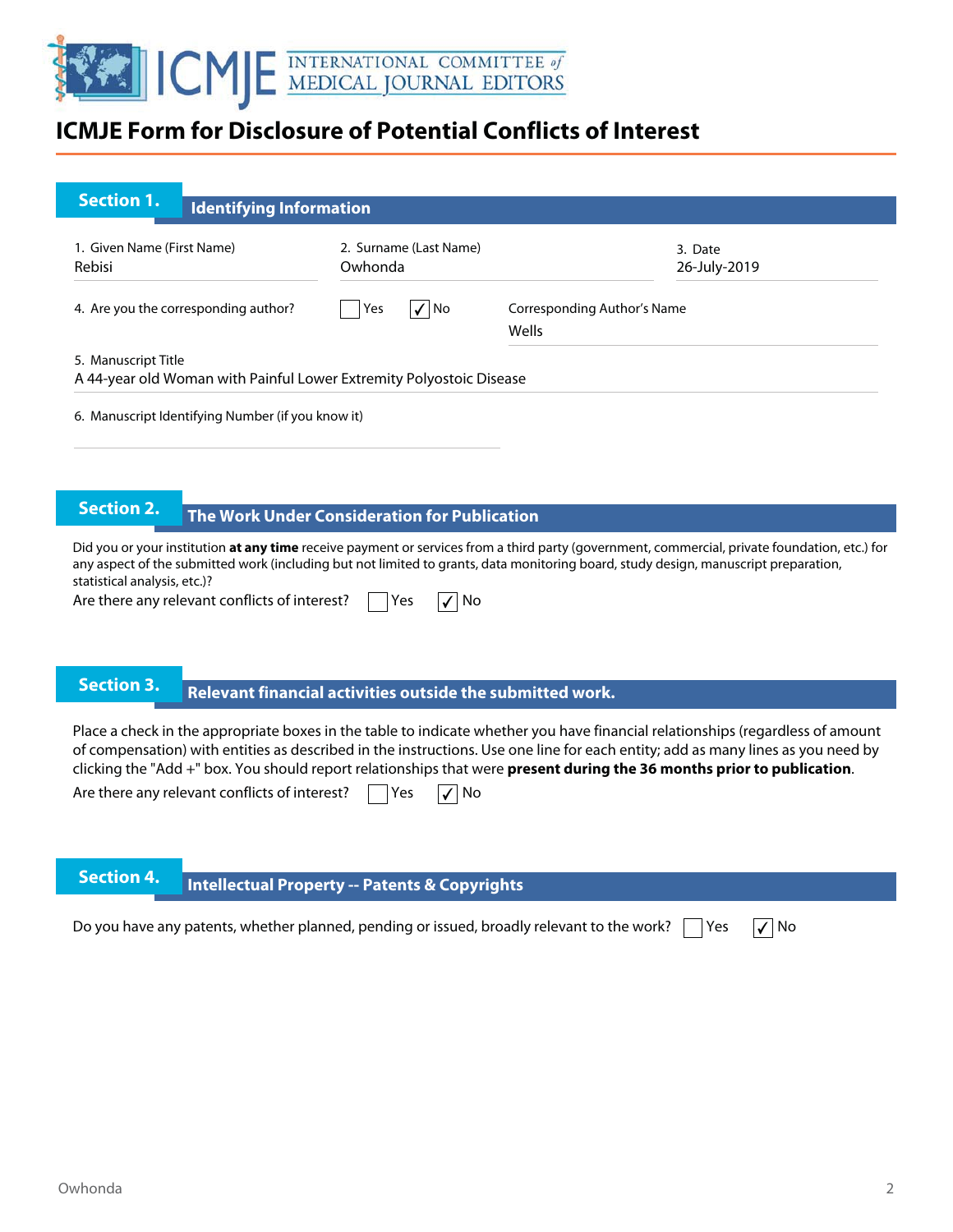

### **Section 5.** Relationships not covered above

Are there other relationships or activities that readers could perceive to have influenced, or that give the appearance of potentially influencing, what you wrote in the submitted work?

Yes, the following relationships/conditions/circumstances are present (explain below):

 $\sqrt{\ }$  No other relationships/conditions/circumstances that present a potential conflict of interest

At the time of manuscript acceptance, journals will ask authors to confirm and, if necessary, update their disclosure statements. On occasion, journals may ask authors to disclose further information about reported relationships.

### **Section 6. Disclosure Statement**

Based on the above disclosures, this form will automatically generate a disclosure statement, which will appear in the box below.

Mr. Owhonda has nothing to disclose.

### **Evaluation and Feedback**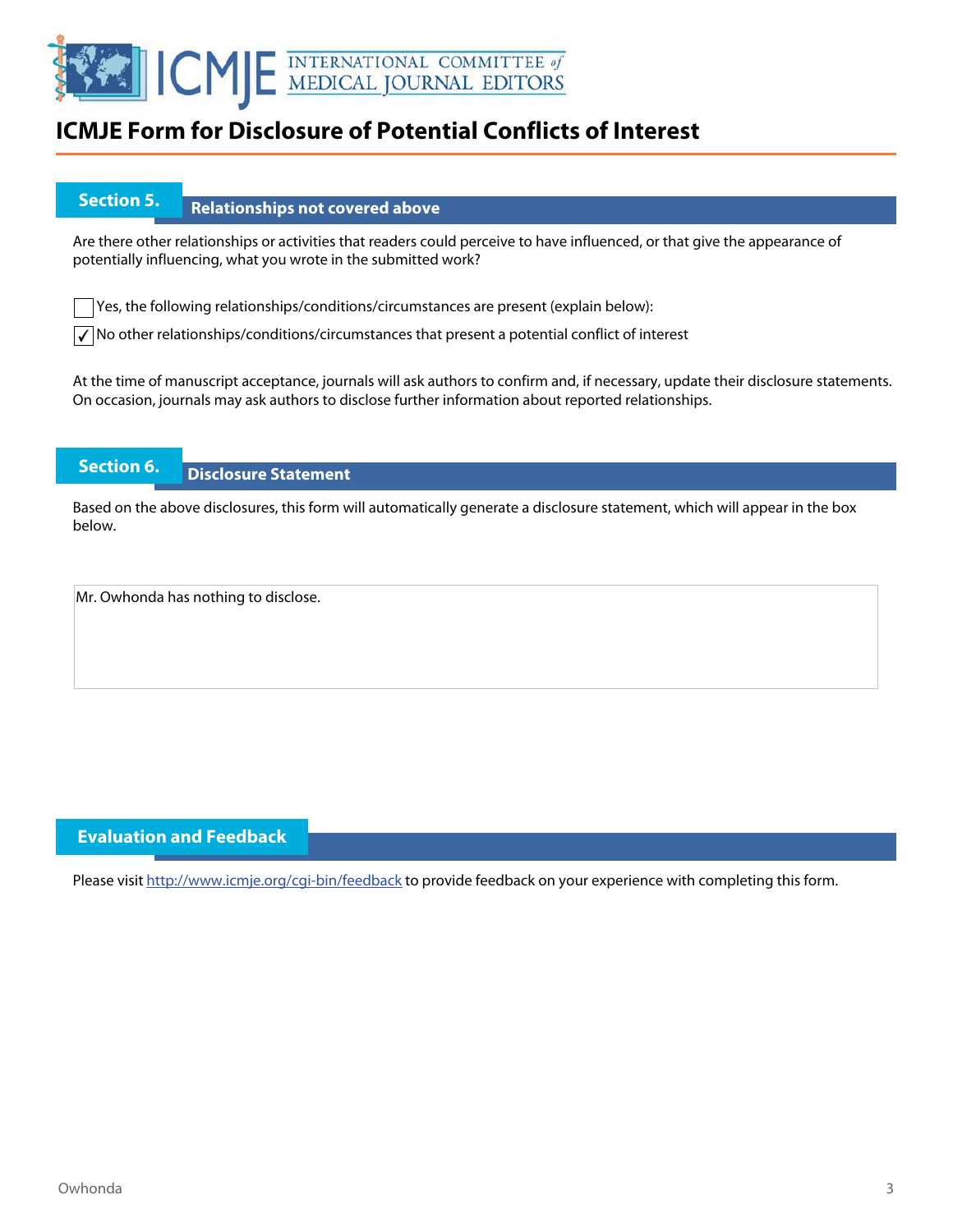

#### **Instructions**

 

> **The purpose of this form is to provide readers of your manuscript with information about your other interests that could influence how they receive and understand your work. The form is designed to be completed electronically and stored electronically. It contains programming that allows appropriate data display. Each author should submit a separate form and is responsible for the accuracy and completeness of the submitted information. The form is in six parts.**

#### **Identifying information. 1.**

#### **The work under consideration for publication. 2.**

This section asks for information about the work that you have submitted for publication. The time frame for this reporting is that of the work itself, from the initial conception and planning to the present. The requested information is about resources that you received, either directly or indirectly (via your institution), to enable you to complete the work. Checking "No" means that you did the work without receiving any financial support from any third party -- that is, the work was supported by funds from the same institution that pays your salary and that institution did not receive third-party funds with which to pay you. If you or your institution received funds from a third party to support the work, such as a government granting agency, charitable foundation or commercial sponsor, check "Yes".

#### **Relevant financial activities outside the submitted work. 3.**

This section asks about your financial relationships with entities in the bio-medical arena that could be perceived to influence, or that give the appearance of potentially influencing, what you wrote in the submitted work. You should disclose interactions with ANY entity that could be considered broadly relevant to the work. For example, if your article is about testing an epidermal growth factor receptor (EGFR) antagonist in lung cancer, you should report all associations with entities pursuing diagnostic or therapeutic strategies in cancer in general, not just in the area of EGFR or lung cancer.

Report all sources of revenue paid (or promised to be paid) directly to you or your institution on your behalf over the 36 months prior to submission of the work. This should include all monies from sources with relevance to the submitted work, not just monies from the entity that sponsored the research. Please note that your interactions with the work's sponsor that are outside the submitted work should also be listed here. If there is any question, it is usually better to disclose a relationship than not to do so.

 For grants you have received for work outside the submitted work, you should disclose support ONLY from entities that could be perceived to be affected financially by the published work, such as drug companies, or foundations supported by entities that could be perceived to have a financial stake in the outcome. Public funding sources, such as government agencies, charitable foundations or academic institutions, need not be disclosed. For example, if a government agency sponsored a study in which you have been involved and drugs were provided by a pharmaceutical company, you need only list the pharmaceutical company.

#### **Intellectual Property. 4.**

This section asks about patents and copyrights, whether pending, issued, licensed and/or receiving royalties.

#### **Relationships not covered above. 5.**

Use this section to report other relationships or activities that readers could perceive to have influenced, or that give the appearance of potentially influencing, what you wrote in the submitted work.

### **Definitions.**

**Entity:** government agency, foundation, commercial sponsor, academic institution, etc.

**Grant:** A grant from an entity, generally [but not always] paid to your organization

**Personal Fees:** Monies paid to you for services rendered, generally honoraria, royalties, or fees for consulting , lectures, speakers bureaus, expert testimony, employment, or other affiliations

**Non-Financial Support:** Examples include drugs/equipment supplied by the entity, travel paid by the entity, writing assistance, administrative support, etc**.**

**Other:** Anything not covered under the previous three boxes **Pending:** The patent has been filed but not issued **Issued:** The patent has been issued by the agency **Licensed:** The patent has been licensed to an entity, whether earning royalties or not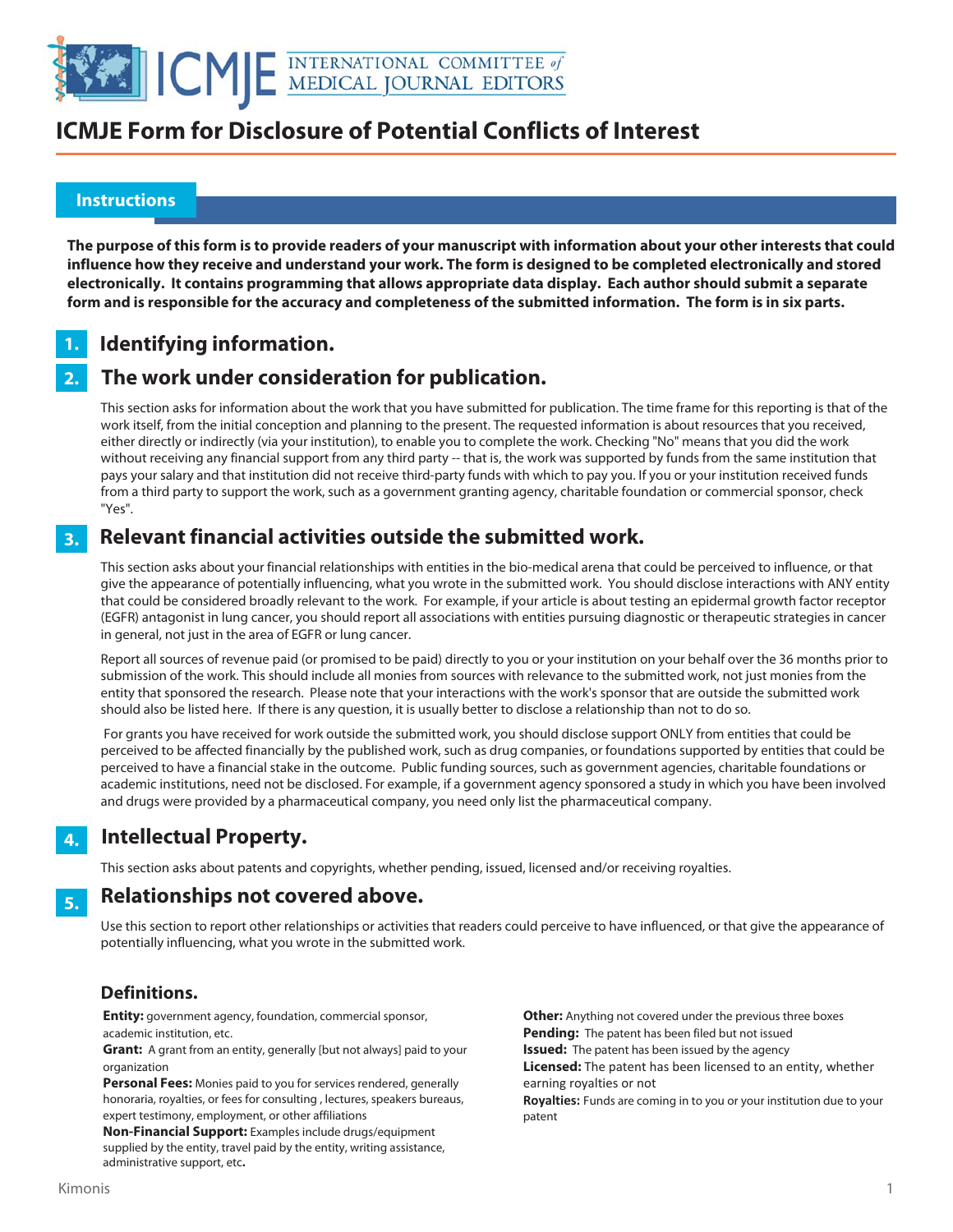

| 1. Given Name (First Name)<br>Virginia                                                      | 2. Surname (Last Name)<br><b>Kimonis</b> | 3. Date<br>06-July-2019                   |
|---------------------------------------------------------------------------------------------|------------------------------------------|-------------------------------------------|
| 4. Are you the corresponding author?                                                        | $\sqrt{ NQ}$<br>Yes                      | Corresponding Author's Name<br>Joel Wells |
| 5. Manuscript Title<br>A 44-year-old Woman with Painful Lower Extremity Polyostotic Disease |                                          |                                           |
| 6. Manuscript Identifying Number (if you know it)                                           |                                          |                                           |

### **The Work Under Consideration for Publication**

Did you or your institution **at any time** receive payment or services from a third party (government, commercial, private foundation, etc.) for any aspect of the submitted work (including but not limited to grants, data monitoring board, study design, manuscript preparation, statistical analysis, etc.)?

Are there any relevant conflicts of interest?  $\Box$  Yes  $\Box$  No

### **Relevant financial activities outside the submitted work. Section 3. Relevant financial activities outset**

Place a check in the appropriate boxes in the table to indicate whether you have financial relationships (regardless of amount of compensation) with entities as described in the instructions. Use one line for each entity; add as many lines as you need by clicking the "Add +" box. You should report relationships that were **present during the 36 months prior to publication**.

Are there any relevant conflicts of interest?  $\Box$  Yes  $\Box$  No

### **Intellectual Property -- Patents & Copyrights**

Do you have any patents, whether planned, pending or issued, broadly relevant to the work?  $\vert \ \vert$  Yes  $\vert \sqrt{} \vert$  No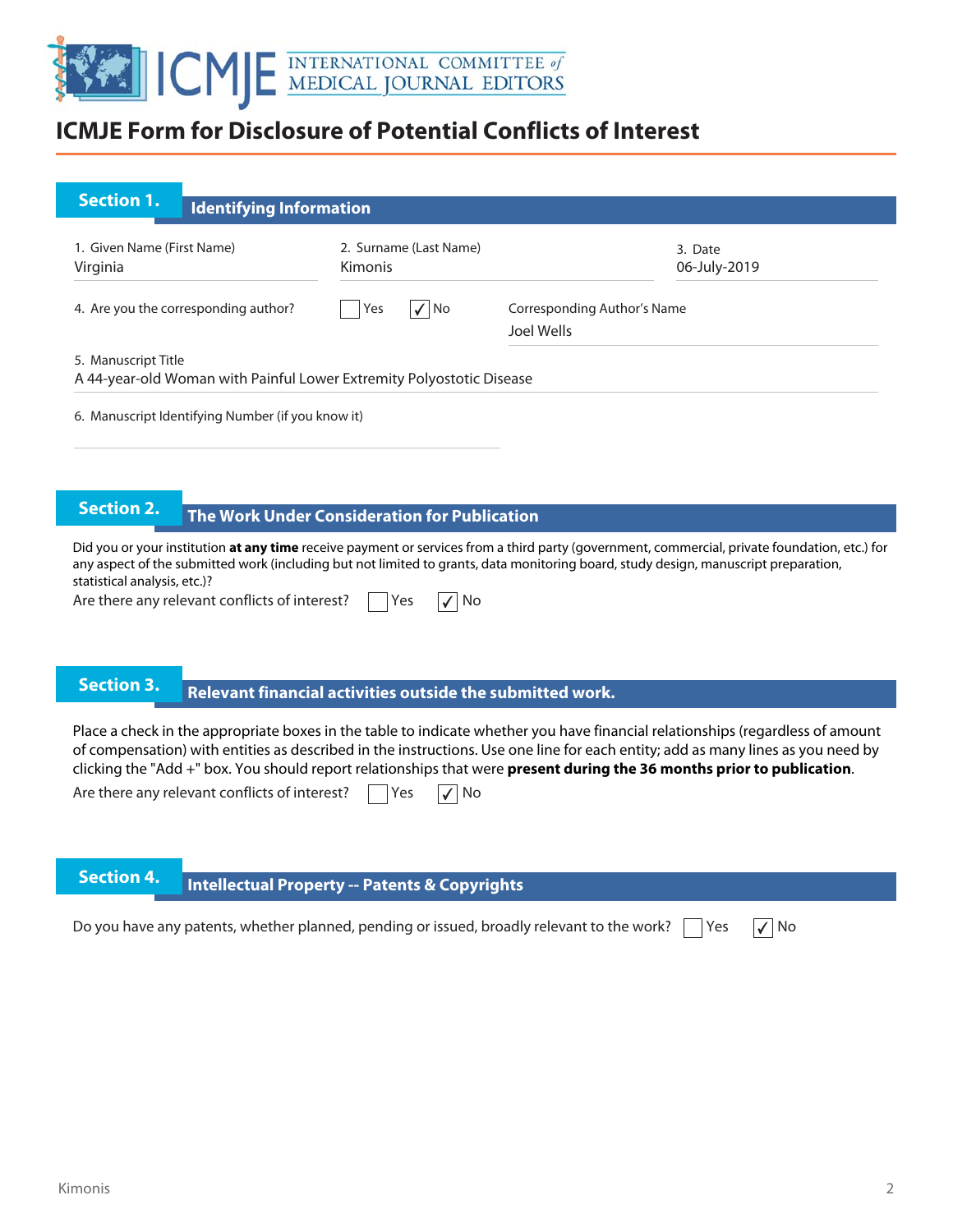

### **Section 5.** Relationships not covered above

Are there other relationships or activities that readers could perceive to have influenced, or that give the appearance of potentially influencing, what you wrote in the submitted work?

Yes, the following relationships/conditions/circumstances are present (explain below):

 $\sqrt{\ }$  No other relationships/conditions/circumstances that present a potential conflict of interest

At the time of manuscript acceptance, journals will ask authors to confirm and, if necessary, update their disclosure statements. On occasion, journals may ask authors to disclose further information about reported relationships.

### **Section 6. Disclosure Statement**

Based on the above disclosures, this form will automatically generate a disclosure statement, which will appear in the box below.

### **Evaluation and Feedback**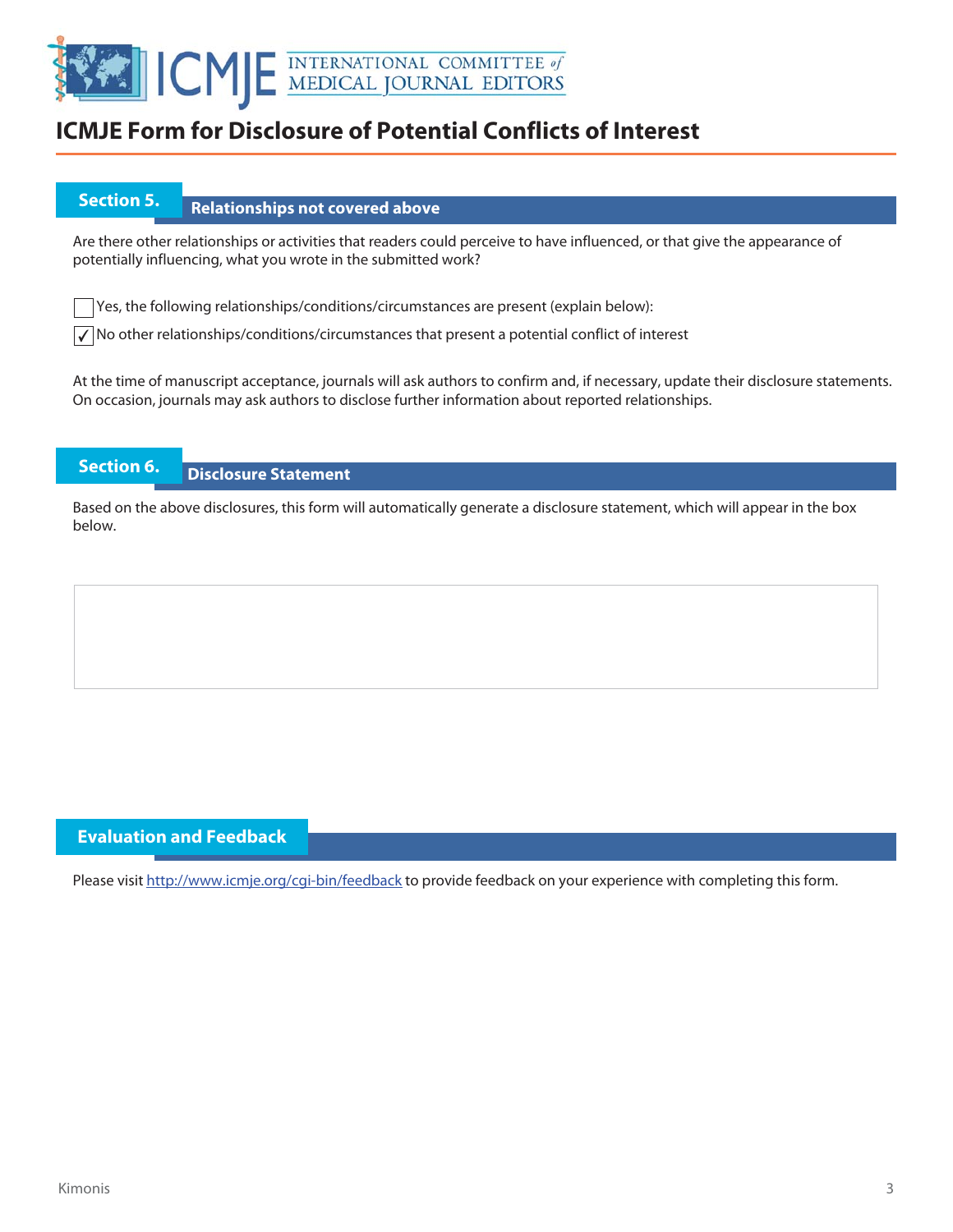

#### **Instructions**

 

> **The purpose of this form is to provide readers of your manuscript with information about your other interests that could influence how they receive and understand your work. The form is designed to be completed electronically and stored electronically. It contains programming that allows appropriate data display. Each author should submit a separate form and is responsible for the accuracy and completeness of the submitted information. The form is in six parts.**

#### **Identifying information. 1.**

#### **The work under consideration for publication. 2.**

This section asks for information about the work that you have submitted for publication. The time frame for this reporting is that of the work itself, from the initial conception and planning to the present. The requested information is about resources that you received, either directly or indirectly (via your institution), to enable you to complete the work. Checking "No" means that you did the work without receiving any financial support from any third party -- that is, the work was supported by funds from the same institution that pays your salary and that institution did not receive third-party funds with which to pay you. If you or your institution received funds from a third party to support the work, such as a government granting agency, charitable foundation or commercial sponsor, check "Yes".

#### **Relevant financial activities outside the submitted work. 3.**

This section asks about your financial relationships with entities in the bio-medical arena that could be perceived to influence, or that give the appearance of potentially influencing, what you wrote in the submitted work. You should disclose interactions with ANY entity that could be considered broadly relevant to the work. For example, if your article is about testing an epidermal growth factor receptor (EGFR) antagonist in lung cancer, you should report all associations with entities pursuing diagnostic or therapeutic strategies in cancer in general, not just in the area of EGFR or lung cancer.

Report all sources of revenue paid (or promised to be paid) directly to you or your institution on your behalf over the 36 months prior to submission of the work. This should include all monies from sources with relevance to the submitted work, not just monies from the entity that sponsored the research. Please note that your interactions with the work's sponsor that are outside the submitted work should also be listed here. If there is any question, it is usually better to disclose a relationship than not to do so.

 For grants you have received for work outside the submitted work, you should disclose support ONLY from entities that could be perceived to be affected financially by the published work, such as drug companies, or foundations supported by entities that could be perceived to have a financial stake in the outcome. Public funding sources, such as government agencies, charitable foundations or academic institutions, need not be disclosed. For example, if a government agency sponsored a study in which you have been involved and drugs were provided by a pharmaceutical company, you need only list the pharmaceutical company.

#### **Intellectual Property. 4.**

This section asks about patents and copyrights, whether pending, issued, licensed and/or receiving royalties.

#### **Relationships not covered above. 5.**

Use this section to report other relationships or activities that readers could perceive to have influenced, or that give the appearance of potentially influencing, what you wrote in the submitted work.

### **Definitions.**

**Entity:** government agency, foundation, commercial sponsor, academic institution, etc.

**Grant:** A grant from an entity, generally [but not always] paid to your organization

**Personal Fees:** Monies paid to you for services rendered, generally honoraria, royalties, or fees for consulting , lectures, speakers bureaus, expert testimony, employment, or other affiliations

**Non-Financial Support:** Examples include drugs/equipment supplied by the entity, travel paid by the entity, writing assistance, administrative support, etc**.**

**Other:** Anything not covered under the previous three boxes **Pending:** The patent has been filed but not issued **Issued:** The patent has been issued by the agency **Licensed:** The patent has been licensed to an entity, whether earning royalties or not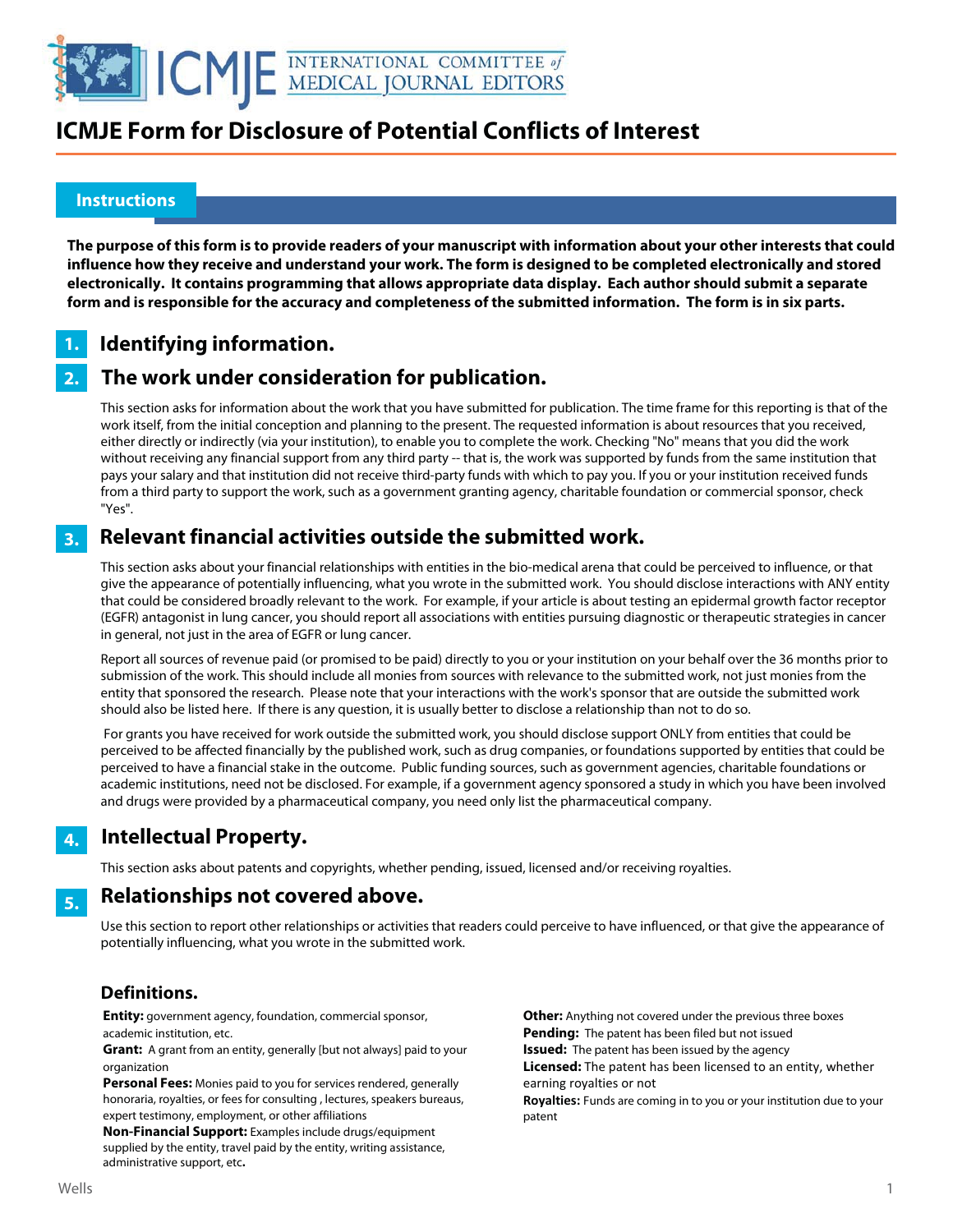

| <b>Section 1.</b>                  | <b>Identifying Information</b>                    |                                                                      |                         |
|------------------------------------|---------------------------------------------------|----------------------------------------------------------------------|-------------------------|
| 1. Given Name (First Name)<br>Joel |                                                   | 2. Surname (Last Name)<br>Wells                                      | 3. Date<br>26-July-2019 |
|                                    | 4. Are you the corresponding author?              | $ \sqrt{ } $ Yes<br>No.                                              |                         |
| 5. Manuscript Title                |                                                   | A 44-year-old Woman with Painful Lower Extremity Polyostotic Disease |                         |
|                                    | 6. Manuscript Identifying Number (if you know it) |                                                                      |                         |

## **The Work Under Consideration for Publication**

Did you or your institution **at any time** receive payment or services from a third party (government, commercial, private foundation, etc.) for any aspect of the submitted work (including but not limited to grants, data monitoring board, study design, manuscript preparation, statistical analysis, etc.)?

| Are there any relevant conflicts of interest? |  | l Yes |  | $\vert\sqrt{\vert}$ No |
|-----------------------------------------------|--|-------|--|------------------------|
|-----------------------------------------------|--|-------|--|------------------------|

## **Relevant financial activities outside the submitted work. Section 3. Relevant financial activities outset**

Place a check in the appropriate boxes in the table to indicate whether you have financial relationships (regardless of amount of compensation) with entities as described in the instructions. Use one line for each entity; add as many lines as you need by clicking the "Add +" box. You should report relationships that were **present during the 36 months prior to publication**.

| Are there any relevant conflicts of interest? |  | l Yes |  | $\sqrt{}$ No |
|-----------------------------------------------|--|-------|--|--------------|
|-----------------------------------------------|--|-------|--|--------------|

## **Intellectual Property -- Patents & Copyrights**

| Do you have any patents, whether planned, pending or issued, broadly relevant to the work? $\Box$ Yes $\Box$ No |  |  |
|-----------------------------------------------------------------------------------------------------------------|--|--|
|                                                                                                                 |  |  |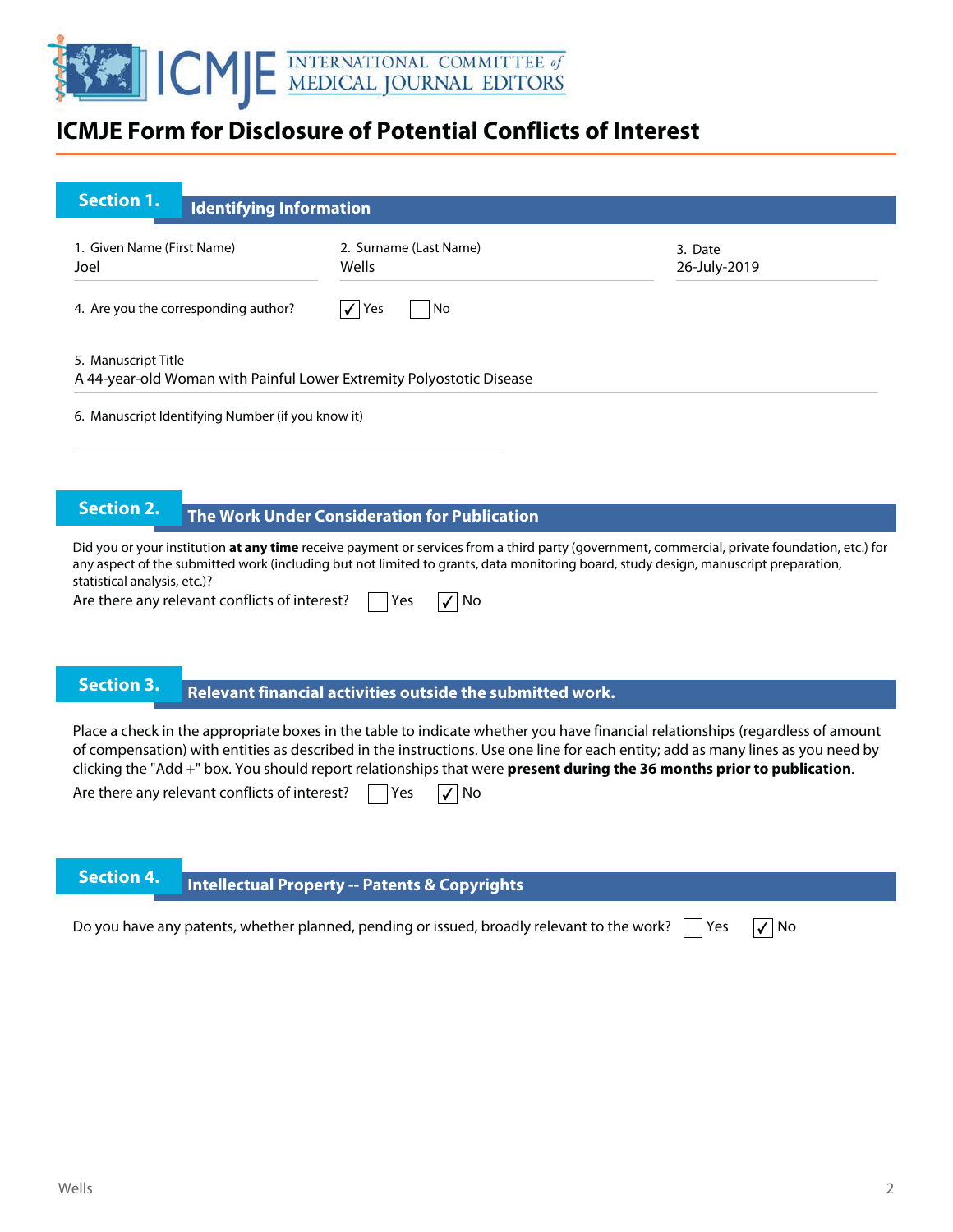

### **Section 5.** Relationships not covered above

Are there other relationships or activities that readers could perceive to have influenced, or that give the appearance of potentially influencing, what you wrote in the submitted work?

Yes, the following relationships/conditions/circumstances are present (explain below):

 $\sqrt{\ }$  No other relationships/conditions/circumstances that present a potential conflict of interest

At the time of manuscript acceptance, journals will ask authors to confirm and, if necessary, update their disclosure statements. On occasion, journals may ask authors to disclose further information about reported relationships.

### **Section 6. Disclosure Statement**

Based on the above disclosures, this form will automatically generate a disclosure statement, which will appear in the box below.

Dr. Wells has nothing to disclose.

### **Evaluation and Feedback**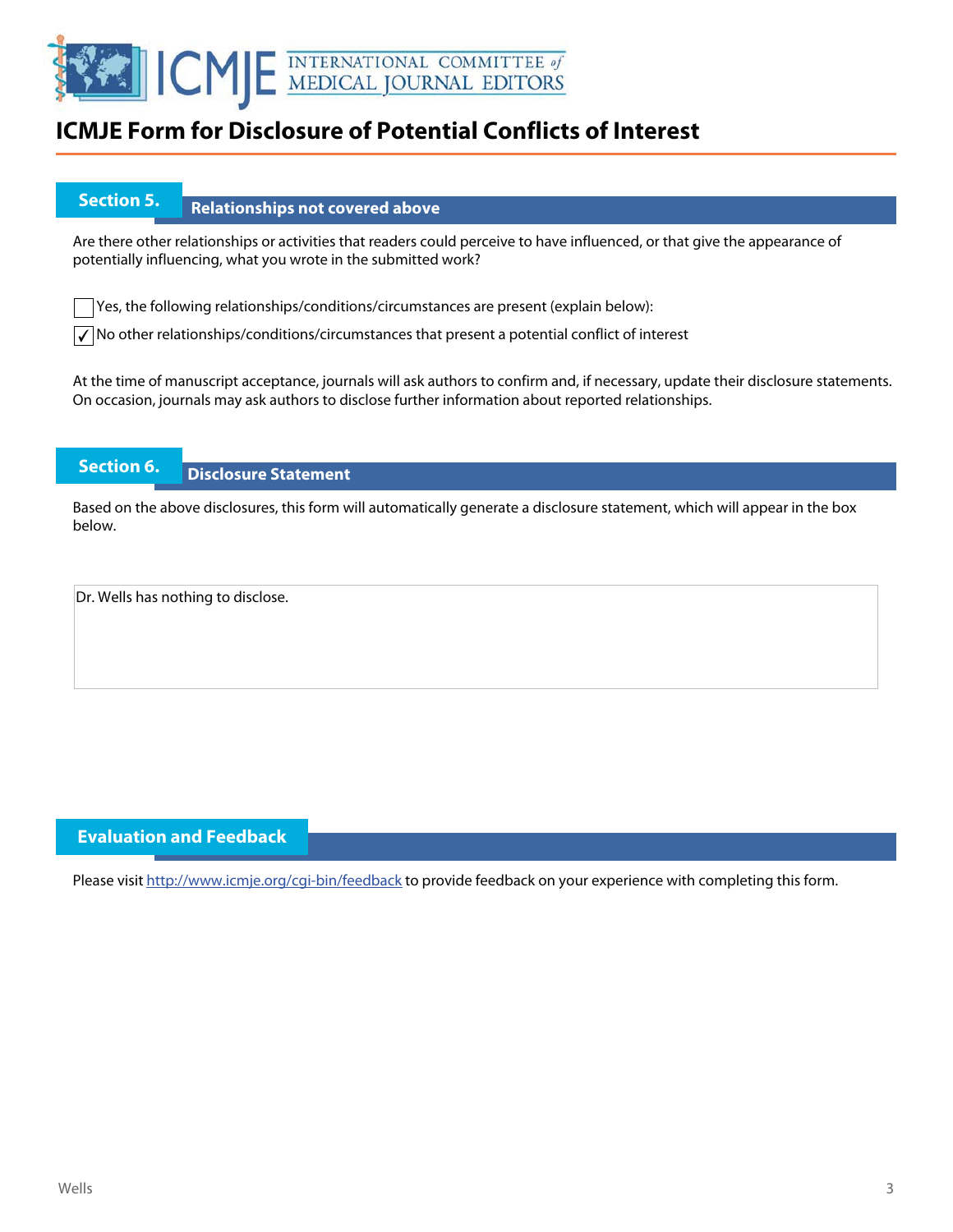

#### **Instructions**

 

> **The purpose of this form is to provide readers of your manuscript with information about your other interests that could influence how they receive and understand your work. The form is designed to be completed electronically and stored electronically. It contains programming that allows appropriate data display. Each author should submit a separate form and is responsible for the accuracy and completeness of the submitted information. The form is in six parts.**

#### **Identifying information. 1.**

#### **The work under consideration for publication. 2.**

This section asks for information about the work that you have submitted for publication. The time frame for this reporting is that of the work itself, from the initial conception and planning to the present. The requested information is about resources that you received, either directly or indirectly (via your institution), to enable you to complete the work. Checking "No" means that you did the work without receiving any financial support from any third party -- that is, the work was supported by funds from the same institution that pays your salary and that institution did not receive third-party funds with which to pay you. If you or your institution received funds from a third party to support the work, such as a government granting agency, charitable foundation or commercial sponsor, check "Yes".

#### **Relevant financial activities outside the submitted work. 3.**

This section asks about your financial relationships with entities in the bio-medical arena that could be perceived to influence, or that give the appearance of potentially influencing, what you wrote in the submitted work. You should disclose interactions with ANY entity that could be considered broadly relevant to the work. For example, if your article is about testing an epidermal growth factor receptor (EGFR) antagonist in lung cancer, you should report all associations with entities pursuing diagnostic or therapeutic strategies in cancer in general, not just in the area of EGFR or lung cancer.

Report all sources of revenue paid (or promised to be paid) directly to you or your institution on your behalf over the 36 months prior to submission of the work. This should include all monies from sources with relevance to the submitted work, not just monies from the entity that sponsored the research. Please note that your interactions with the work's sponsor that are outside the submitted work should also be listed here. If there is any question, it is usually better to disclose a relationship than not to do so.

 For grants you have received for work outside the submitted work, you should disclose support ONLY from entities that could be perceived to be affected financially by the published work, such as drug companies, or foundations supported by entities that could be perceived to have a financial stake in the outcome. Public funding sources, such as government agencies, charitable foundations or academic institutions, need not be disclosed. For example, if a government agency sponsored a study in which you have been involved and drugs were provided by a pharmaceutical company, you need only list the pharmaceutical company.

#### **Intellectual Property. 4.**

This section asks about patents and copyrights, whether pending, issued, licensed and/or receiving royalties.

#### **Relationships not covered above. 5.**

Use this section to report other relationships or activities that readers could perceive to have influenced, or that give the appearance of potentially influencing, what you wrote in the submitted work.

### **Definitions.**

**Entity:** government agency, foundation, commercial sponsor, academic institution, etc.

**Grant:** A grant from an entity, generally [but not always] paid to your organization

**Personal Fees:** Monies paid to you for services rendered, generally honoraria, royalties, or fees for consulting , lectures, speakers bureaus, expert testimony, employment, or other affiliations

**Non-Financial Support:** Examples include drugs/equipment supplied by the entity, travel paid by the entity, writing assistance, administrative support, etc**.**

**Other:** Anything not covered under the previous three boxes **Pending:** The patent has been filed but not issued **Issued:** The patent has been issued by the agency **Licensed:** The patent has been licensed to an entity, whether earning royalties or not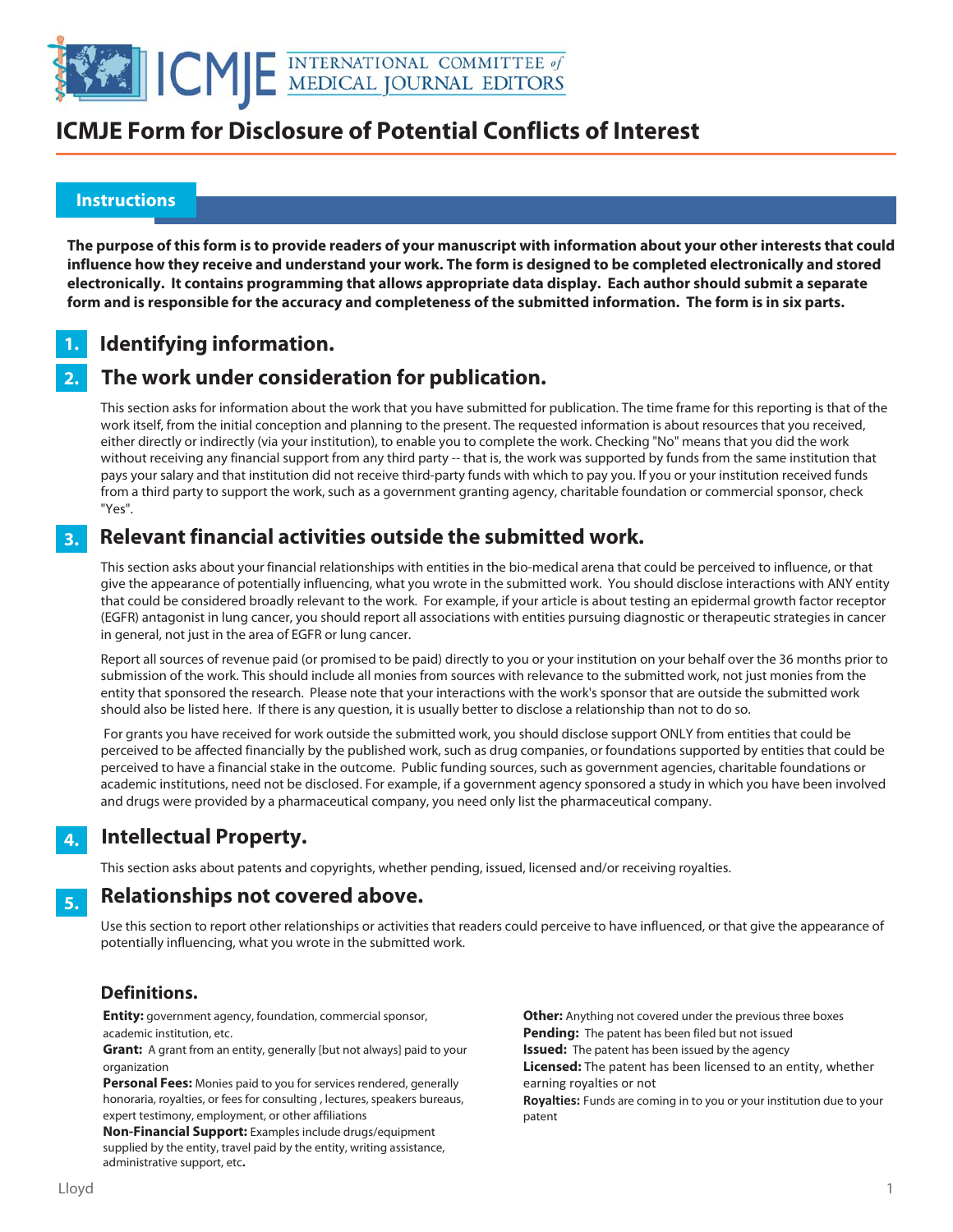

| <b>Section 1.</b>                                 | <b>Identifying Information</b> |                                                                      |                                           |                         |
|---------------------------------------------------|--------------------------------|----------------------------------------------------------------------|-------------------------------------------|-------------------------|
| 1. Given Name (First Name)<br>Eric                |                                | 2. Surname (Last Name)<br>Lloyd                                      |                                           | 3. Date<br>06-July-2019 |
| 4. Are you the corresponding author?              |                                | $\sqrt{ NQ}$<br>Yes                                                  | Corresponding Author's Name<br>Joel Wells |                         |
| 5. Manuscript Title                               |                                | A 44-year-old Woman with Painful Lower Extremity Polyostotic Disease |                                           |                         |
| 6. Manuscript Identifying Number (if you know it) |                                |                                                                      |                                           |                         |

### **The Work Under Consideration for Publication**

Did you or your institution **at any time** receive payment or services from a third party (government, commercial, private foundation, etc.) for any aspect of the submitted work (including but not limited to grants, data monitoring board, study design, manuscript preparation, statistical analysis, etc.)?

| Are there any relevant conflicts of interest? |  | <b>Yes</b> |  | $\sqrt{}$ No |
|-----------------------------------------------|--|------------|--|--------------|
|-----------------------------------------------|--|------------|--|--------------|

## **Relevant financial activities outside the submitted work. Section 3. Relevant financial activities outset**

Place a check in the appropriate boxes in the table to indicate whether you have financial relationships (regardless of amount of compensation) with entities as described in the instructions. Use one line for each entity; add as many lines as you need by clicking the "Add +" box. You should report relationships that were **present during the 36 months prior to publication**.

Are there any relevant conflicts of interest?  $\Box$  Yes  $\Box$  No

# **Intellectual Property -- Patents & Copyrights**

Do you have any patents, whether planned, pending or issued, broadly relevant to the work?  $\vert \ \vert$  Yes  $\vert \sqrt{} \vert$  No